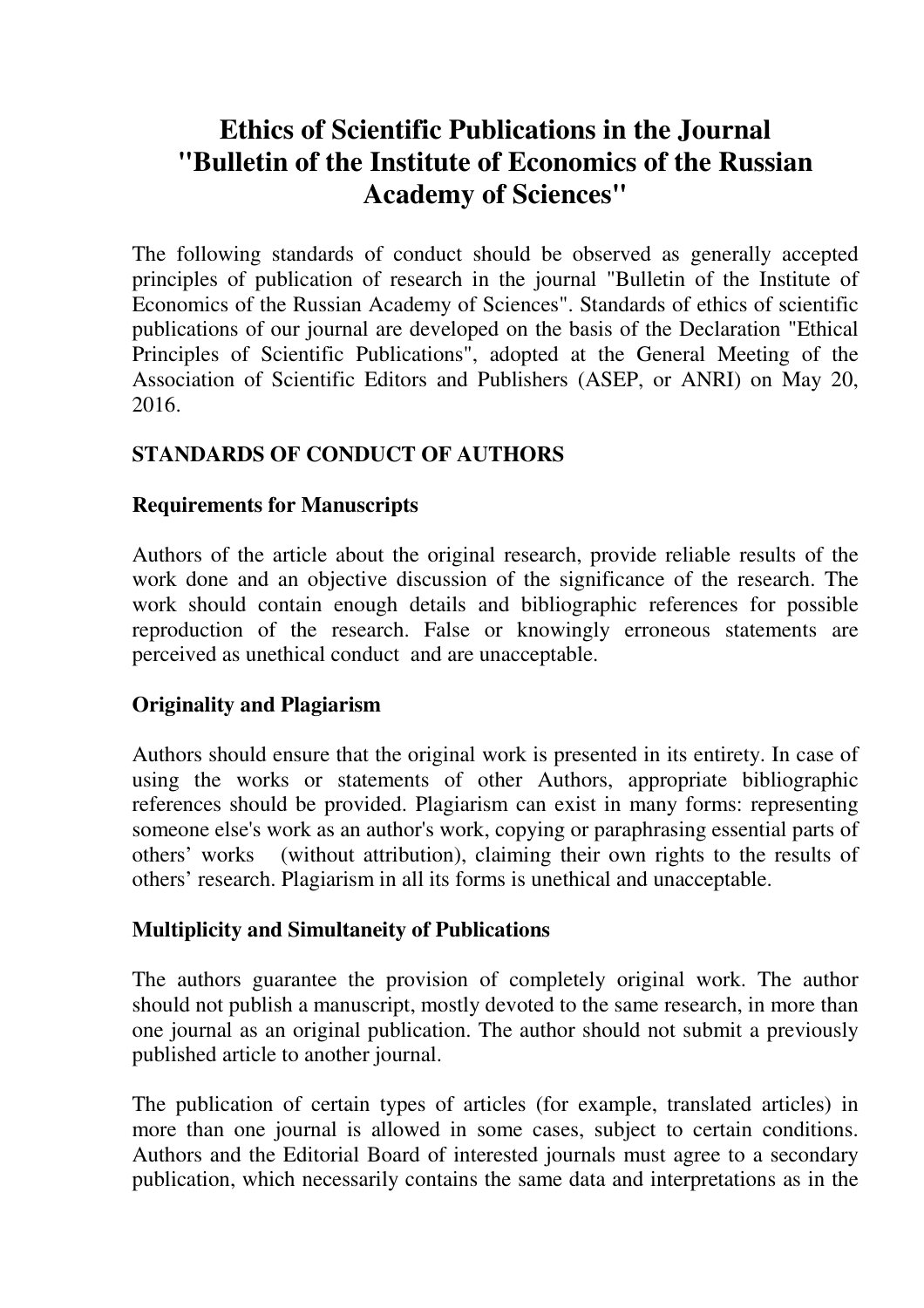originally published work. The bibliography of primary work should be presented in the second publication as well.

## **Recognition of Primary Sources**

Recognition of the contribution of others is always necessary. Authors are obliged to refer to publications that are relevant to the performance of the submitted work. Data, obtained during private conversation, correspondence or in the process of discussion with the third parties, should not be used or presented without the explicit written permission of the source.

#### **Authorship of Publication**

Authors of the publication can be only persons, who have made a significant contribution to the formation of the concept of work, to the development, to the implementation or interpretation of the presented study. The author must make sure that all Co-authors have seen and approved the final version of the work and agreed to submit it for publication.

#### **Significant Errors in Published Works**

If the Author finds material errors or inaccuracies in the publication, the Author must notify the Editorial Board and interact with it in order to remove the publication or correct errors as soon as possible. If the Editorial Board or the Publisher have received information from a third party that the publication contains material errors, the Author must withdraw the work or rectify the errors as soon as possible.

## **STANDARDS OF CONDUCT OF THE EDITORIAL BOARD**

#### **Decision on Publication**

The Editorial Board of the journal "Bulletin of the Institute of Economics of the Russian Academy of Sciences" makes decisions on publication itself, taking into consideration the opinion of the Reviewers. The basis of the solution is the scientific significance of the work, which is under consideration.

## **Confidentiality**

The Editorial Board of the journal "Bulletin of the Institute of Economics of the Russian Academy of Sciences", without necessity, does not disclose information about the accepted manuscript to third parties, except for Authors, Reviewers, possible Reviewers and the Publisher.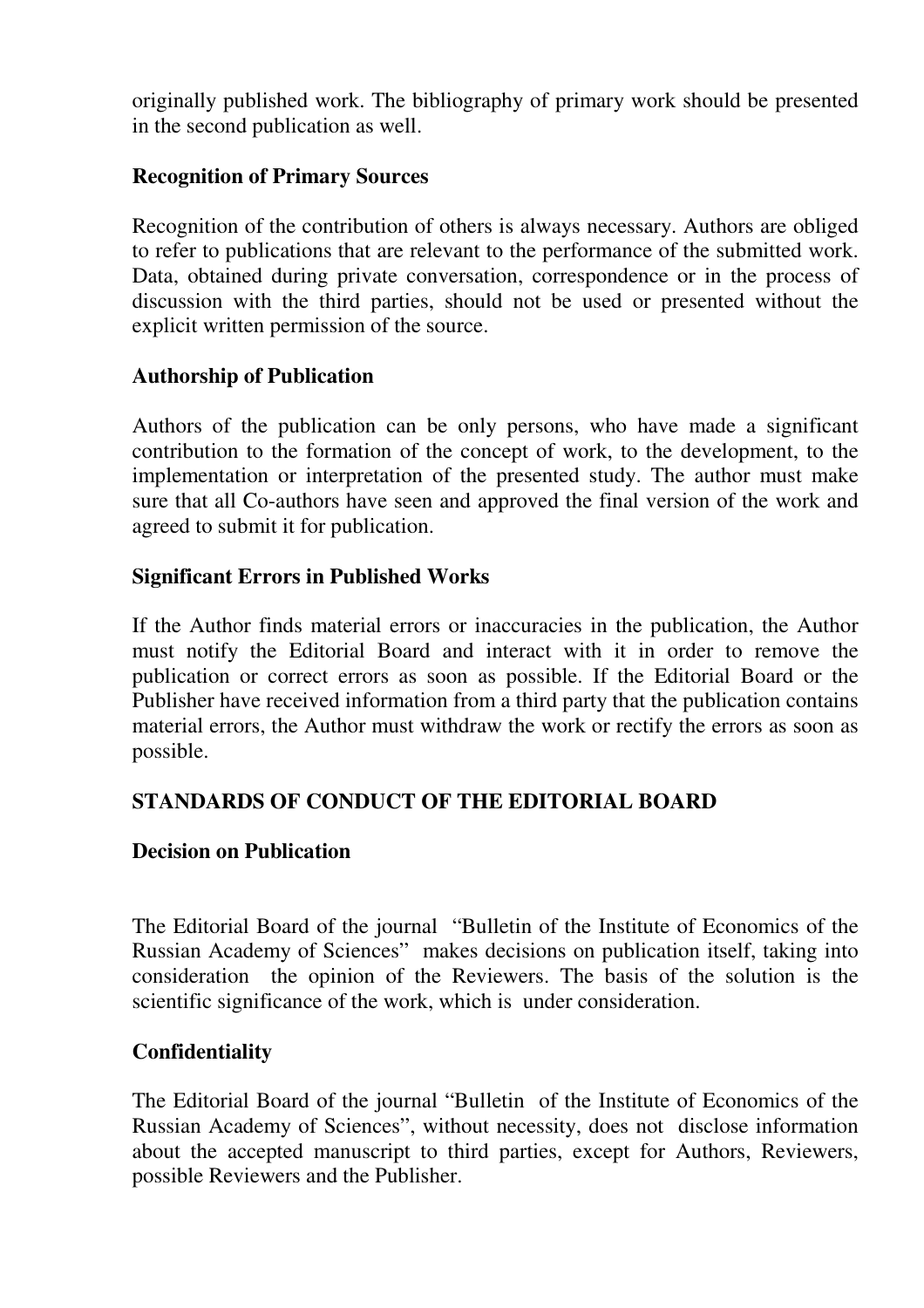#### **Supervision of Publications**

The Editorial Board, having convincing evidence that the statements or conclusions, that are presented in the publication, are wrong, should take measures to promptly notify of changes or of removal of the publication.

## **STANDARDS OF CONDUCT OF REVIEWERS**

#### **Impact on Decisions of the Editorial Board**

Reviewing is a necessary link in scientific communications. Review helps the Editorial Board to decide on publication, and it helps the Author - to improve the quality of work. The Publisher shares the opinion that all scientists, who want to contribute to the publication, are required to fulfill substantial work on the review of the manuscript.

## **Diligence**

The reviewer, feeling that he does not have enough qualifications to review the manuscript or time for quick work, must notify the Editorial Board about that.

## **Confidentiality**

The manuscript, received for review, should be regarded as a confidential document.

## **Objectivity**

]

The reviewer must give an objective assessment. Personal criticism of the author is unacceptable. Reviewers should clearly and convincingly express their opinion.

## **Recognition of primary sources**

Reviewers should identify relevant published works, which correspond to the topic and, which are not included in the bibliography of the manuscript. For any statement (observation, conclusion or argument) published earlier, the manuscript must have a corresponding bibliographic reference. The Reviewer should also draw the attention of the Editorial Board to the discovery of a significant similarity or coincidence between the manuscript in question and any other published work, that is in the scientific competence of the Reviewer.

## **STANDARDS OF CONDUCT OF THE PUBLISHER**

The Publisher must follow the principles and procedures that facilitate the